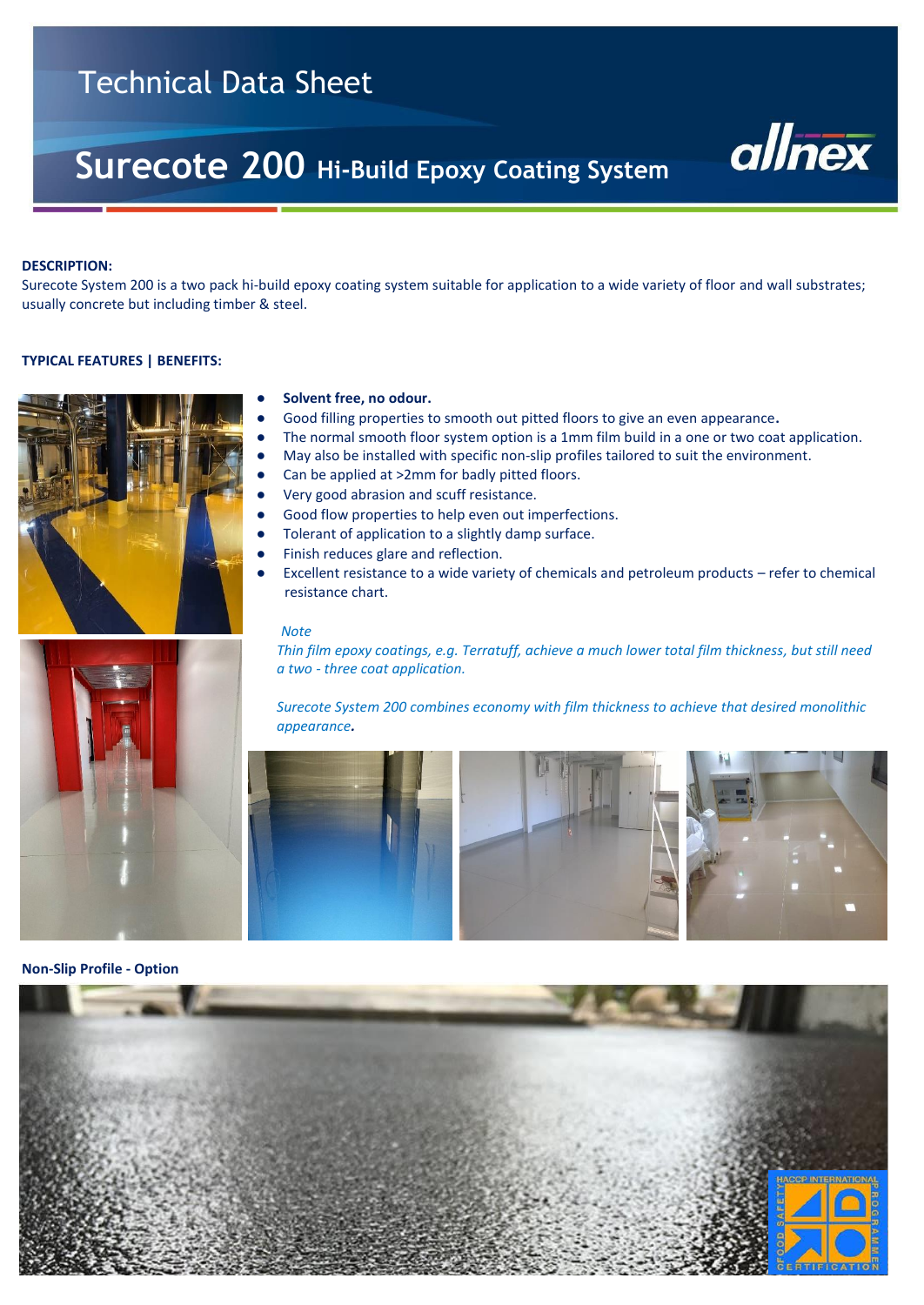# **SURECOTE 200 SURFACE FINISH DESIGN OPTIONS:**

Surecote 200 can be applied as a smooth surface or profiled non-slip application. The degree of the surface profile is determined by the non-slip requirement for the environment. Refer: Surecote 200 Specification.

For specific advice. Refer: allnex Construction Products.

#### **COLOURS:**

Surecote 200 stocked colour is N35 light Grey.

Surecote 200 is available in many colours in the following charts:

*BS5252: Colour Chart | AS2700: Colour Chart | RAL*: colours & special colours are also available.

#### **PERFORMANCE DATA:**

| <b>Properties</b>                                     | <b>Values</b>                      |                                                                                            |                      |  |  |
|-------------------------------------------------------|------------------------------------|--------------------------------------------------------------------------------------------|----------------------|--|--|
| <b>Minimum Thickness:</b>                             | 1 <sub>mm</sub>                    |                                                                                            |                      |  |  |
| Minimum Application Temperature: Air                  |                                    | $+10^{\circ}$ C                                                                            |                      |  |  |
| Maximum Application Relative Humidity: Air            |                                    | 85%                                                                                        |                      |  |  |
| In-service temperatures - wet : on fully cured system |                                    | <sup>-20</sup> to <sup>+55°C</sup>                                                         |                      |  |  |
| <b>Critical Radiant Flux:</b>                         |                                    | $9.1$ Kw/m <sup>2</sup> .                                                                  |                      |  |  |
| <b>Chemical Resistance</b>                            |                                    | Resistant to chemical spillage -cured 7 days at +25°C.<br>Refer: Chemical resistance chart |                      |  |  |
| Adhesion to correctly prepared substrate              |                                    | 1.5MPa minimum - Concrete Failure<br>GB2567-2008. 2.77(KJ/m2). - Concrete failure          |                      |  |  |
| Impact Resistance: AS 1580.406.1                      |                                    | Impact Energy (J) 6.9                                                                      |                      |  |  |
| Heat resistant                                        |                                    | $*55^{\circ}C$                                                                             |                      |  |  |
| Slip resistance                                       |                                    | R11 to R13.<br>Refer: Slip resistance chart                                                |                      |  |  |
| <b>Solids Content</b>                                 |                                    | 100%                                                                                       |                      |  |  |
| SG kg/litre                                           |                                    | 1.56                                                                                       |                      |  |  |
| Weight per m <sup>2</sup>                             |                                    | 1mm thickness.                                                                             | 1.56kg               |  |  |
| <b>Touch Dry</b>                                      |                                    | $+14^0C \approx 75\%RH$<br>+25 <sup>0</sup> C ~ 75%RH                                      | 5.2 hours<br>3 hours |  |  |
| <b>Recoat Time</b>                                    | $~\sim$ Minimum<br>$~\sim$ Maximum | +25 <sup>0</sup> C ~ 70%RH                                                                 | 16 hours<br>48 hours |  |  |
| <b>Full Use</b>                                       |                                    | $+25^{\circ}$ C ~ 70%RH                                                                    | >48hours             |  |  |

#### **RECOMMENDED USES:**

- Ablution areas. 
Refineries.

Refineries.

Refineries.

Refineries.

Refineries.

Refineries.

Refineries.

Refineries.

Refineries.

Refineries.

Refineries.

Refineries.

Refineries.

Refin
- 
- 
- 
- Food processing facilities. <br>● Silos.
- 
- Healthcare. Warehouses.
- Pharmaceutical and Cosmetics. <br>● Pulp and Paper mills.
- Clean rooms: seamless smooth hygienic floors
- 
- **Bulk retail. a** Residential garages and workshops.  **Residential garages and workshops.**
- Construction and Mining Industry. <br>● Retail and display areas: Vehicle showrooms | studios
- Chemical and Oil Industry. <br>● Sewerage treatment plants.
	-
- Hospitality. Slip- resistant floor finishes.
	-
	-
- If the substrate is an above grade slab and additional waterproofing is required, then tank the floor and coved upstands with a layer of 450gsm CSM fibreglass. This will provide a seamless waterproofing layer.

#### **LIMITATIONS**:

- Application below  $*10^{\circ}$ C. This will impede the flow, application and curing.
- Application to green (uncured) concrete. Will tolerate damp concrete.
- Application to unsound substrates.
- Application to incorrectly prepared surfaces.
- Weathering/UV \* Some chalking will occur in time but will maintain good film integrity.
	- \* Some yellowing will occur.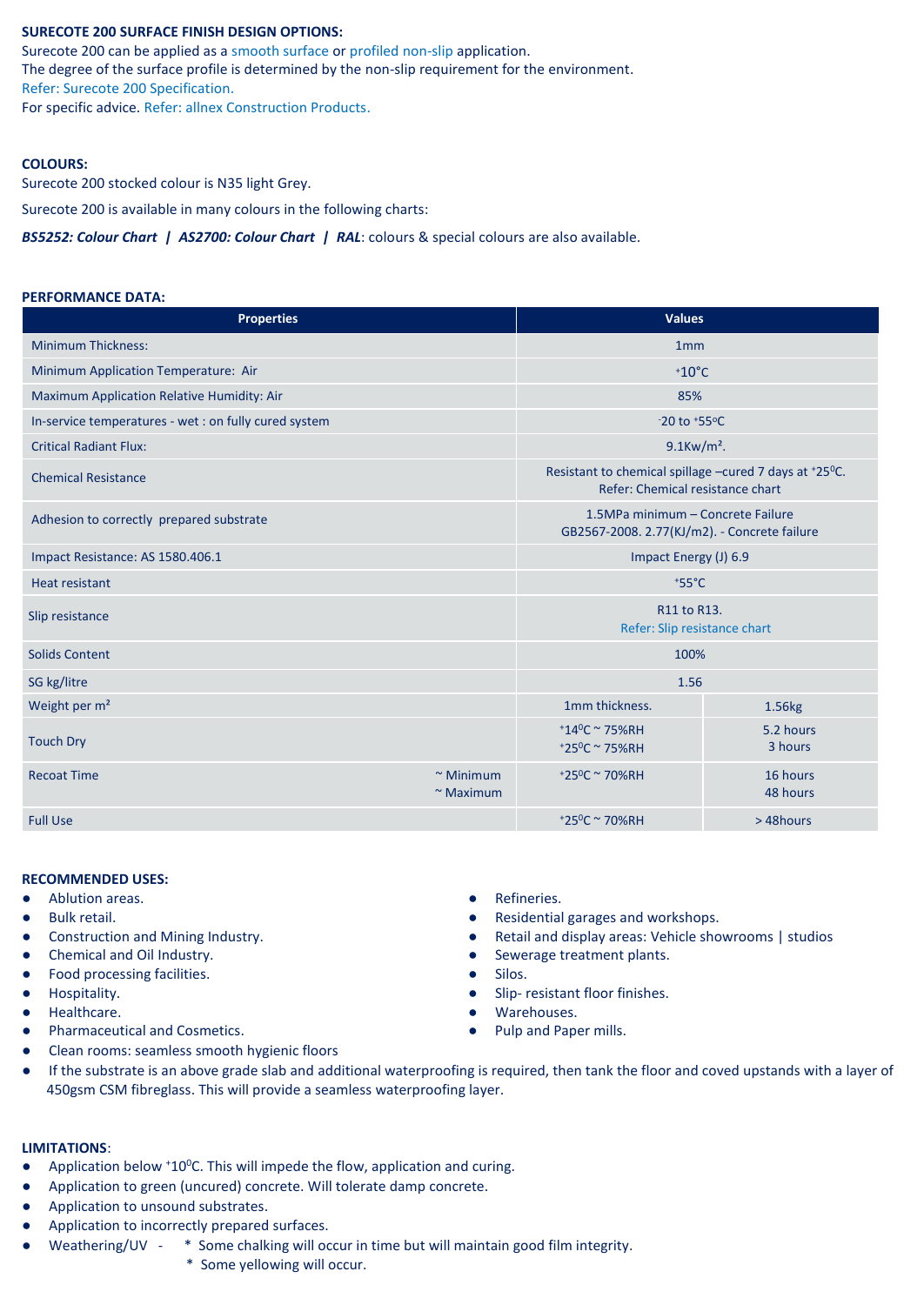# **SURECOTE 200 SURFACE FINISH DESIGN OPTIONS:**

Surecote 200 can be applied as a smooth surface or profiled non-slip application. The degree of the surface profile is determined by the non-slip requirement for the environment. Refer: Surecote 200 Specification.

For specific advice. Refer: allnex Construction Products.

## **CHEMICAL RESISTANCE:**

The following chart shows a representation of the chemical resistance of some of the colours available. Resistant to chemical spillage –cured 7 days at 25<sup>o</sup>C.

# Note

Variables which may under extreme conditions, influence the chemical or corrosion resistance are:

- Temperature of chemical concentration.
- Intermittent or continuous contact.
- Application in adverse conditions.
- Risks of evaporation from spillage causing concentration to rise adversely.

| <b>Test Procedure</b> | <b>Observation</b>                       | <b>Results</b>                |
|-----------------------|------------------------------------------|-------------------------------|
| Spot Testing.         | Checked for chemical attack and hardness | Taken at the times specified. |
|                       | throughout the testing period.           |                               |

| <b>Test Media</b>                                          | Concentration |              | <b>Time Lapse</b> |                | <b>Test Media</b>                             | <b>Concentration</b> |              | <b>Time Lapse</b> |              |
|------------------------------------------------------------|---------------|--------------|-------------------|----------------|-----------------------------------------------|----------------------|--------------|-------------------|--------------|
|                                                            |               | $\mathbf{1}$ | 3                 | 6              |                                               |                      | $\mathbf{1}$ | $\overline{3}$    | 6            |
|                                                            |               | Hour         | hours             | <b>Hours</b>   |                                               |                      | Hour         | <b>Hours</b>      | <b>Hours</b> |
| <b>ACIDS</b>                                               |               |              |                   |                | <b>ALKALIS</b>                                |                      |              |                   |              |
| <b>Hydrochloric Acid</b>                                   | 10%           | N            | <b>SM</b>         | <b>SM</b>      | Potassium Hydroxide                           | 30%                  | N.           | $\mathsf{N}$      | N            |
| <b>Sulphuric Acid</b>                                      | 10%           | $\mathsf{N}$ | <b>SM</b>         | <b>SM</b>      | <b>Caustic Soda</b>                           | 50%                  | N.           | N                 | $\mathsf{N}$ |
| <b>Sulphuric Acid</b>                                      | 25%           | N            | <b>SM</b>         | <b>SM</b>      |                                               |                      |              |                   |              |
| <b>Acetic Acid</b>                                         | 10%           | <b>SM</b>    | <b>MH</b>         | <b>MH</b>      |                                               |                      |              |                   |              |
| <b>Acetic Acid</b>                                         | 50%           | <b>MH</b>    | <b>MH</b>         | <b>MH</b>      | <b>SOLVENTS</b>                               |                      |              |                   |              |
| <b>Nitric Acid</b>                                         | 10%           | <b>SM</b>    | <b>MH</b>         | <b>MH</b>      | Toluene                                       |                      | N.           |                   |              |
| <b>Citric Acid</b>                                         | 10%           | N            | $\mathsf{N}$      | N              | Acetone                                       |                      | N.           |                   |              |
| <b>Lactic Acid</b>                                         | 90%           | <b>MH</b>    | <b>MH</b>         | <b>MH</b>      | Isopropanol                                   |                      | <b>SM</b>    |                   |              |
| <b>Phosphoric Acid</b>                                     | 30%           | <b>SM</b>    | <b>MH</b>         | <b>MH</b>      | Methanol                                      |                      | <b>SM</b>    |                   |              |
|                                                            |               |              |                   |                |                                               |                      |              |                   |              |
|                                                            |               |              |                   |                |                                               |                      |              |                   |              |
| <b>PETROCHEMICALS</b>                                      |               |              |                   |                | <b>DISINFECTANTS &amp;</b><br><b>CLEANERS</b> |                      |              |                   |              |
| Kerosene                                                   |               | $\mathsf{N}$ | N                 | N <sub>1</sub> | <b>Ammonia Solution</b>                       | 25%                  | N.           | N                 | N            |
| <b>Industrial Gear</b><br>Lubricant (Mobil 632)            |               | N            | $\mathsf{N}$      | N.             | Iodine (Betadine<br>Solution)                 | 10%                  | <b>REC</b>   | <b>REC</b>        | <b>REC</b>   |
| Petrol 91 Unleaded                                         |               | N            |                   |                | <b>Bleach</b>                                 | 2.15%                | N            | N                 | N            |
| Fuel Oil - Diesel Oil                                      |               | N            | $\mathsf{N}$      | N              | <b>Dishwashing Liquid</b>                     | 100%                 | N.           | N                 | N            |
| <b>Hydraulic Fluid</b><br>(Hyspin AWS646 -<br>Castrol Oil) |               | N            | $\mathsf{N}$      | N              | $MEKP - M50$                                  |                      | N.           | N                 | N            |
|                                                            |               |              |                   |                |                                               |                      |              |                   |              |
|                                                            |               |              |                   |                |                                               |                      |              |                   |              |
| <b>OTHERS</b>                                              |               |              |                   |                | <b>SALT SOLUTION</b>                          |                      |              |                   |              |
| Food Emulsion (Milk)                                       |               | $\mathsf{N}$ | $\mathsf{N}$      | $\mathsf{N}$   | <b>Brine</b>                                  | 20%                  | $\mathsf{N}$ | N                 | N            |
|                                                            |               |              |                   |                |                                               |                      |              |                   |              |
|                                                            |               |              |                   |                |                                               |                      |              |                   |              |

# **LEGEND:**

| N  | No mark   No Effect  | <b>SM</b> | Slightly Marked          |
|----|----------------------|-----------|--------------------------|
| D. | Damaged   Blister    |           | <b>MH</b> Marked Heavily |
|    | <b>REC</b> Recovered | EF        | <b>Evaluate Further</b>  |

REC**-** Recovered (there was something there after removing the chemical, but it recovered quickly to undetectable)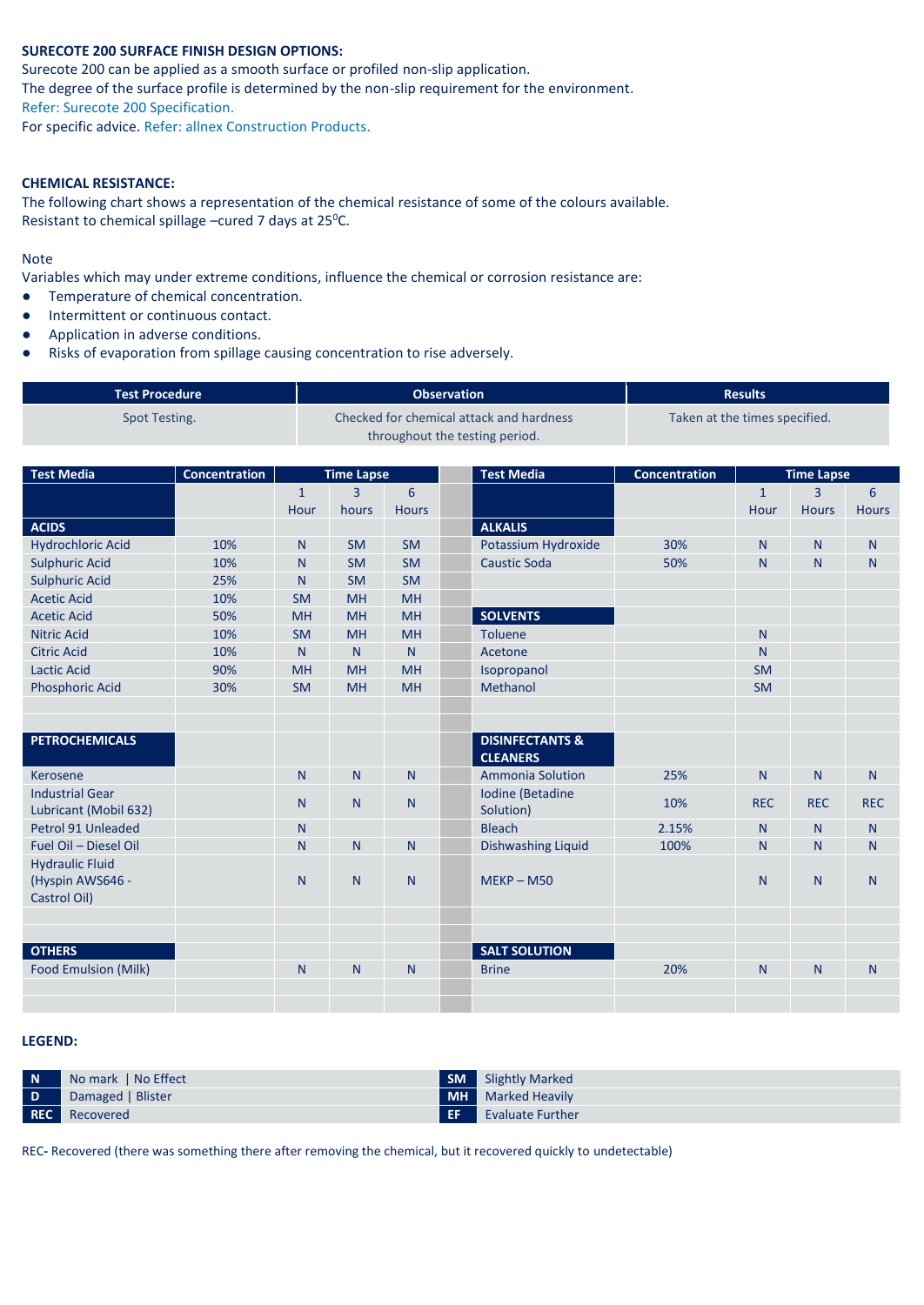# **NON-SLIP:- floor definitions:**

The contractor shall ensure that the surface finish in all zones is agreed with the client. (*Samples to be supplied and agreed prior to start of the contract*)

| <b>Surecote</b><br><b>Type</b>                         | <b>Description</b>                                                                                                                                                                                                            | <b>Description</b>                                                                                                                                 | CF.<br>Rating                                | <b>SRV</b><br><b>Rating</b>      | $\mathbf R$<br>Rating  | <b>Examples</b>                                                                                                      |
|--------------------------------------------------------|-------------------------------------------------------------------------------------------------------------------------------------------------------------------------------------------------------------------------------|----------------------------------------------------------------------------------------------------------------------------------------------------|----------------------------------------------|----------------------------------|------------------------|----------------------------------------------------------------------------------------------------------------------|
|                                                        | <b>Installation Type</b>                                                                                                                                                                                                      | <b>Finish Type</b>                                                                                                                                 | NZ/AS<br>3661.1<br>1993                      | AS/NZS<br>4586                   |                        | <b>Completely homogeneous floor</b><br>areas                                                                         |
| <b>Type A</b><br><b>Type B</b>                         | Smooth:<br>Roller applied - Solvent HA Addition<br>Trowel applied - No Solvent                                                                                                                                                | Smooth                                                                                                                                             | 0.46                                         | 41                               | R <sub>11</sub>        | Dry areas<br>Garages<br>Clean rooms                                                                                  |
| <b>Non-Slip</b><br>Class 1                             | Fine/Medium duty non-slip:<br>Roller applied with the addition of:-<br>~ Microcells<br>$~\sim$ Revtred                                                                                                                        | Fine non-slip<br>Fine-Medium non-slip                                                                                                              | 0.54<br>0.56                                 | 50<br>51                         | R11<br>R <sub>12</sub> | <b>Light wet areas Garages</b><br>Workshops<br>Clean rooms                                                           |
| <b>Non-Slip</b><br>Class <sub>2</sub>                  | Heavy duty Aggregate: non-slip:<br>Trowel Applied with the addition<br>$of:-$<br>$\sim$ Q900<br>~ Walton Park $18/36$<br>~ Silver Grey Grit<br>~ Aluminium Oxide 16 grit<br>~ Walton Park $7/14$<br>~ Aluminium Oxide 12 grit | Fine - medium garnet<br>Medium-round silica<br>Medium- angular garnet<br>Coarse-sharp/angular<br>Coarse-round silica<br>Very coarse -sharp/angular | 0.73<br>0.73<br>0.73<br>0.75<br>0.75<br>0.75 | 64<br>64<br>64<br>65<br>65<br>65 | R <sub>13</sub>        | Medium duty<br><b>Butchery</b><br>Abattoirs<br><b>Fish Processing</b><br><b>Veg Processing</b>                       |
| Non-slip<br><b>Coloured</b><br>Quartz<br><b>Finish</b> | Decorative Aggregate: non-slip<br>Trowel Applied with the addition<br>$of:-$<br>~ Quartzzite Coloured Aggregate                                                                                                               | <b>Medium coloured Quartz</b>                                                                                                                      | 0.63                                         | 57                               | R <sub>12</sub>        | <b>Decorative Floors</b><br><b>Sports facilities</b><br><b>Changing Rooms</b><br><b>Pool Concourses</b><br>Education |
| <b>Flake Finish</b>                                    | Decorative Flake Finish: non-slip<br>Trowel Applied with the addition<br>$of:-$<br>~ Microcells<br>$~\sim$ Revtred                                                                                                            | Fine non-slip<br>Fine-Medium non-slip                                                                                                              | 0.54<br>0.56                                 | 50<br>51                         | R11<br>R <sub>12</sub> | <b>Decorative Floors</b><br><b>Sports facilities</b><br><b>Changing Rooms</b><br><b>Education</b>                    |

# **SUBSTRATE: – Preparation**

All substrates shall be stable and solid.

#### **\*\*\*\*Note\*\*\*\***

The ability of new or existing floors to take the loads as a result of the allnex Surecote 200 must be checked prior to installing. All control joints junction cracks in the substrate etc. are to be properly treated.

# **CONCRETE:**

Shall have a surface which has been mechanically trowelled to AS3610:1995 U3/NZ/3114:1987U3 finish.

A minimum compressive strength of 25MPa at 28 days cure.

A minimum of 28 days prior to the installation of Surecote 200.

The moisture content shall be less than 75% RH. (Refer allnex Bulletin on application options for wet or uncured concrete).

# **PLYWOOD | TIMBER |FIBRECEMENT**

Refer: Surecote 200 Specification

# **COVE TOPS:**

Install allnex cove upper termination metal strips: **5.2mm or 9.2mm rebated strip**.(*Refer: Typical Resin Flooring Details Document*)





Cove Strip 5.2mm Cove Strip Rebated 9.2mm

If the coving strip cannot be used refer to the Resin Flooring Details Document for options.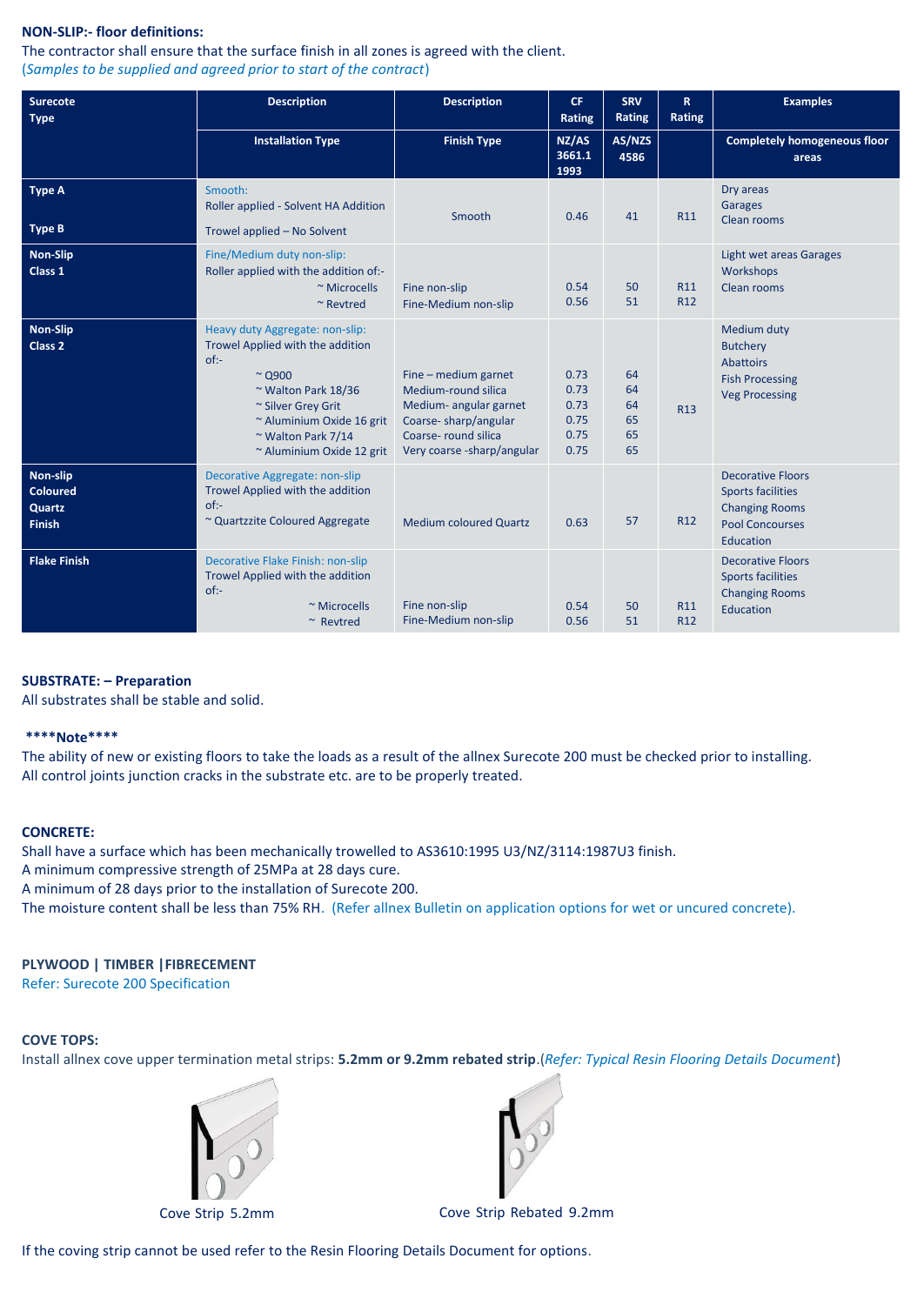Refer: Typical Resin Flooring Details Document

# **FALLS TO WASTES:**

STZ prefill system (for adding falls, slope modification and floor angles).

Types: Refer: STZ Prefill Technical Literature.

The falls must be specified pre-tender. (*Surecote 200 is 1-4 mm thick and prefill may involve significant extra materials).*

The quantities of materials required to raise the floor height at wall perimeters is often underestimated.

To do this may involve significant extra costs and should be discussed and agreed.

It is a very common for STZ prefill system to be used under Surecote 200 to create falls to drains and other filling applications. Normally for new work falls are laid in the concrete and fall to drains.

However; in refurbishment situations the drains and falls are incorrect. Sometimes new drains are installed.

The Prefill can be installed to any thickness to create falls.

If the project is a food processing facility, ensure that your requirements fall within the guidelines of current legislation.

| <b>Floor Fall Definitions</b> |                                                                            |  |  |  |
|-------------------------------|----------------------------------------------------------------------------|--|--|--|
| 1:50                          | Liquids will free run to drainage                                          |  |  |  |
| 1:80                          | Liquids will migrate to drainage                                           |  |  |  |
| 1:100                         | Some ponding of liquids will occur, squeegee to drainage will be required. |  |  |  |

#### **JOINTS:**

All concrete control and construction joints should be carried through the Surecote 200.

| <b>Jointing Options</b>               |                                       |  |  |  |
|---------------------------------------|---------------------------------------|--|--|--|
| Control   Construction Joints         | Cold Joints   Non-Movement Joints     |  |  |  |
| allnex K130 or allnex Sabreseal SMP60 | allnex K130 or allnex Sabreseal SMP60 |  |  |  |

# **QUALITY ASSURANCE:**

The allnex Licensed Contractor shall ensure all QA checks have been undertaken prior to the installation process and subsequently during the installation process. The completed documentation must be made available to allnex and the client/clients authorised personnel. The product is to be installed within the required control range to ensure a fully cured hard wearing monolithic floor coating system. Information to be recorded daily is:

- Concrete sub-base or prefill mix. <br>● Material batch numbers used.
- 
- Ambient temperature | Ambient relative humidity. <br>
Daily detail of licenced contractors on-site.
- 
- Sequence of mixing, ratios and quantities and formula.  $\bullet$  Substrate moisture content & Substrate temperature.
	-

#### **CLEANING & MAINTENANCE:**

#### **Cleaning:**

Refer: Cleaning Maintenance Document

# **Repairs**:

Can be undertaken with further new Surecote 200 applied directly.

# **Resurfacing:**

allnex recommend *two* (2) options:

# *Smooth System*

Re-surfacing with further coats of Surecote 200.

# *Profiled | Non-Slip System*

● A second option is Surecote Traxite which will reinstate the non-slip properties or add non-slip to a previously smooth surface finish.

# **FIXING OF PLANT AND MACHINERY**:

Mechanical fixings into the substrate must be resin fixed. This is to ensure that there is no water migration into the substrate. Conventional expanding plugs, screws or anchors are not an acceptable fixing method.